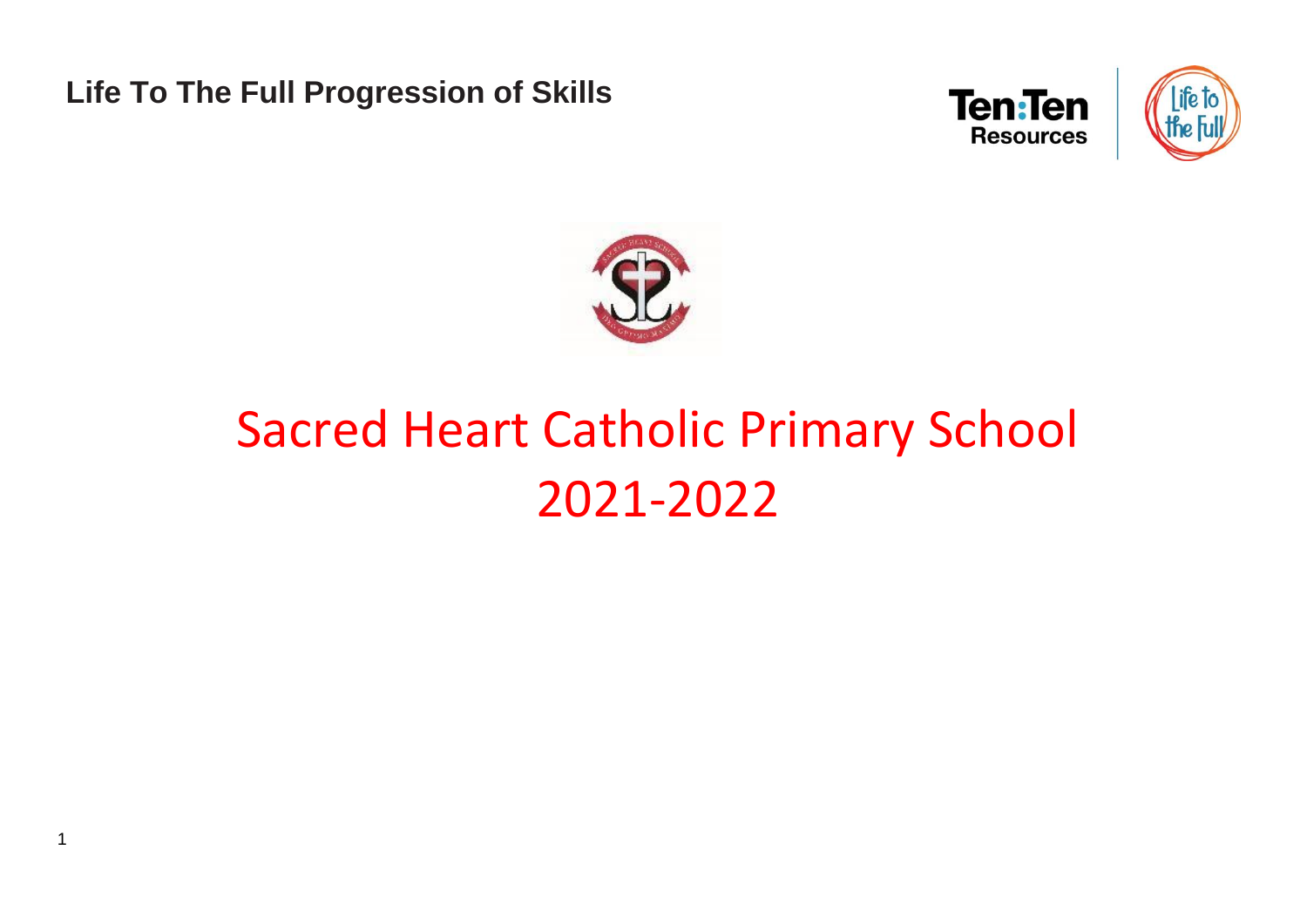|                                   | <b>EYFS</b>                                                                                                                                                                                                                                | KS <sub>1</sub>                                                                                                                                                                                                                                                                                                                                                                                                                                                                                                | LKS <sub>2</sub>                                                                                                                                                                                                                                                                                                                                                                                                                                                                                                                                                                                                                                                                                                                                                  | UKS <sub>2</sub>                                                                                                                                                                                                                                                                                                                                                                   |  |  |
|-----------------------------------|--------------------------------------------------------------------------------------------------------------------------------------------------------------------------------------------------------------------------------------------|----------------------------------------------------------------------------------------------------------------------------------------------------------------------------------------------------------------------------------------------------------------------------------------------------------------------------------------------------------------------------------------------------------------------------------------------------------------------------------------------------------------|-------------------------------------------------------------------------------------------------------------------------------------------------------------------------------------------------------------------------------------------------------------------------------------------------------------------------------------------------------------------------------------------------------------------------------------------------------------------------------------------------------------------------------------------------------------------------------------------------------------------------------------------------------------------------------------------------------------------------------------------------------------------|------------------------------------------------------------------------------------------------------------------------------------------------------------------------------------------------------------------------------------------------------------------------------------------------------------------------------------------------------------------------------------|--|--|
| <b>Module 1</b>                   |                                                                                                                                                                                                                                            |                                                                                                                                                                                                                                                                                                                                                                                                                                                                                                                |                                                                                                                                                                                                                                                                                                                                                                                                                                                                                                                                                                                                                                                                                                                                                                   |                                                                                                                                                                                                                                                                                                                                                                                    |  |  |
| <b>Religious</b><br>Understanding | Children can express that:<br>• We are created individually<br>by God as part of His<br>creation plan<br>• We are all God's children and<br>are special<br>• Our bodies were created by<br>God and are good<br>• We can give thanks to God | Children can express that:<br>• We are created individually<br>by God<br>• God wants us to talk to Him<br>often through the day and<br>treat Him as our best friend<br>• God has created us, His<br>children, to know, love<br>and serve Him in this life and<br>forever - this is our purpose<br>and goal and will bring us<br>true happiness<br>• We are created as a unity of<br>body, mind and spirit: who<br>we are matters and what we<br>do matters<br>• We can give thanks to God in<br>different ways | Children can explain that:<br>• We are created individually by<br>God who is Love, designed in<br>His own image and likeness<br>• God made us with the desire<br>to be loved and to love and<br>to make a difference: each<br>of us has a specific purpose<br>(vocation)<br>• Every human life is precious<br>from the beginning of life<br>(conception) to natural death<br>• Personal and communal<br>prayer and worship are<br>necessary ways of growing in<br>our relationship with God<br>• In Baptism God makes us<br>His adopted children and<br>'receivers' of His love<br>• By regularly receiving the<br>Sacrament of Reconciliation,<br>we grow in good deeds<br>(human virtue)<br>• It is important to make<br>a nightly examination of<br>conscience | Children can explain that:<br>• We were created individually<br>by God who cares for us<br>and wants us to put our faith<br>in Him<br>• Physically becoming an adult<br>is a natural phase of life<br>• Lots of changes will happen<br>during puberty and some<br>times it might feel confusing,<br>but it is all part of God's<br>great plan and the results will<br>be worth it! |  |  |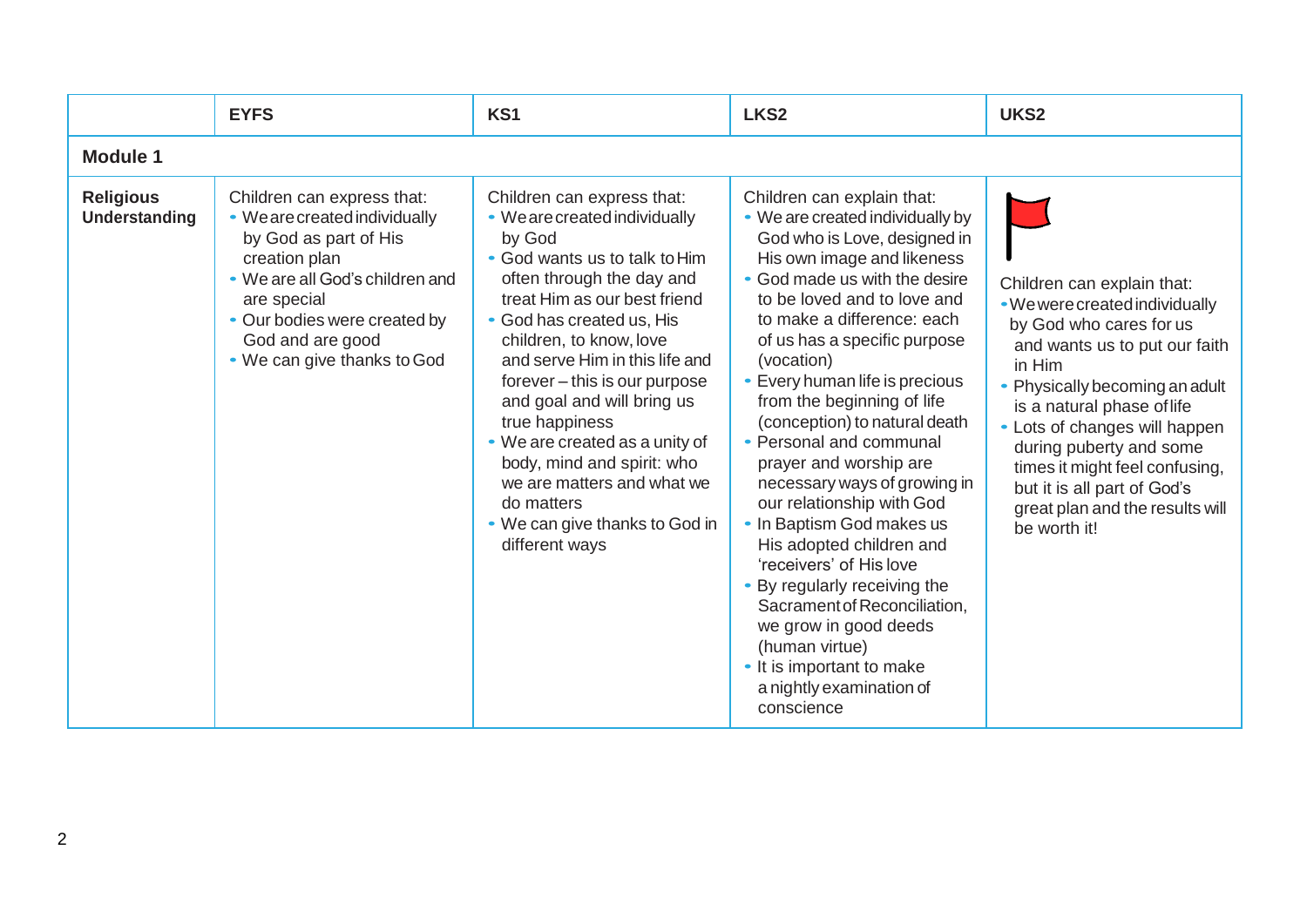|                                  | <b>EYFS</b>                                                                                                                                                                                                                                                                                                                                                                                                                                                                                                   | KS1                                                                                                                                                                                                                                                                                                                                                                                                                                                                                                                                                                                                                                                                                                      | LKS <sub>2</sub>                                                                                                                                                                                                                                                                                                                                                                                                                                                                                                                                                                                                                                                                                                                                            | UKS2                                                                                                                                                                                                                                                                                                                                                                                                                                                                                                                                                                                                                                                                                                                                                                                                                                              |
|----------------------------------|---------------------------------------------------------------------------------------------------------------------------------------------------------------------------------------------------------------------------------------------------------------------------------------------------------------------------------------------------------------------------------------------------------------------------------------------------------------------------------------------------------------|----------------------------------------------------------------------------------------------------------------------------------------------------------------------------------------------------------------------------------------------------------------------------------------------------------------------------------------------------------------------------------------------------------------------------------------------------------------------------------------------------------------------------------------------------------------------------------------------------------------------------------------------------------------------------------------------------------|-------------------------------------------------------------------------------------------------------------------------------------------------------------------------------------------------------------------------------------------------------------------------------------------------------------------------------------------------------------------------------------------------------------------------------------------------------------------------------------------------------------------------------------------------------------------------------------------------------------------------------------------------------------------------------------------------------------------------------------------------------------|---------------------------------------------------------------------------------------------------------------------------------------------------------------------------------------------------------------------------------------------------------------------------------------------------------------------------------------------------------------------------------------------------------------------------------------------------------------------------------------------------------------------------------------------------------------------------------------------------------------------------------------------------------------------------------------------------------------------------------------------------------------------------------------------------------------------------------------------------|
| Me, My Body,<br><b>My Health</b> |                                                                                                                                                                                                                                                                                                                                                                                                                                                                                                               |                                                                                                                                                                                                                                                                                                                                                                                                                                                                                                                                                                                                                                                                                                          |                                                                                                                                                                                                                                                                                                                                                                                                                                                                                                                                                                                                                                                                                                                                                             |                                                                                                                                                                                                                                                                                                                                                                                                                                                                                                                                                                                                                                                                                                                                                                                                                                                   |
|                                  | Children can express that:<br>• We are each unique, with<br>individual gifts, talents<br>and skills<br>• Whilst we all have similarities<br>because we are made in<br>God's image, difference is<br>part of God's plan<br>• That their bodies are good<br>and made by God<br>• The names of the parts of the<br>body (not genitalia)<br>• That our bodies are good and<br>we need to look after them<br>• What constitutes a healthy<br>lifestyle, including exercise,<br>diet, sleep and personal<br>hygiene | Children can explain:<br>• That we are unique, with<br>individual gifts, talents<br>and skills<br>• That our bodies are good<br>• The names of the parts of<br>ourbodies (naming genitalia<br>will depend on key decision<br>made by individual schools)<br>• That girls and boys have<br>been created by God to be<br>both similar and different and<br>together make up the<br>richness of the human family<br>• Our bodies are good and we<br>need to look after them<br>• What constitutes a healthy<br>lifestyle, including physical<br>activity, dental health and<br>healthy eating<br>• The importance of sleep, rest<br>and recreation for our health;<br>• How to maintain personal<br>hygiene | Children can explain:<br>• Similarities and differences<br>between people arise as<br>they grow and make<br>choices, and that by<br>living and working together<br>('teamwork') we create<br>community<br>• Self-confidence arises from<br>being loved by God (not<br>status, etc)<br>• They need to respect and<br>look after their bodies as a<br>gift from God through what<br>they wear, what they eat and<br>what they physically do<br>Year 4 onwards<br>• What the term puberty means<br>• When they can expect<br>puberty to take place<br>• That puberty is part of God's<br>plan for our bodies<br>• Correct naming of genitalia<br>• What changes will happen to<br>boys during puberty<br>• What changes will happen to<br>girls during puberty | Children can explain:<br>• Similarities and differences<br>between people arise as they<br>grow and mature, and that<br>by living and working<br>together ('teamwork') we<br>create community<br>• Self-confidence arises from<br>being loved by God (not<br>status, etc)<br>• That human beings are<br>different to other animals<br>• About the unique growth<br>and development of humans,<br>and the changes that girls<br>and boys will experience<br>during puberty<br>• About the need to respect<br>their bodies as a gift from<br>God to be looked after well,<br>and treated appropriately<br>• The need for modesty and<br>appropriate boundaries<br>• How to make good choices<br>that have an impact on<br>their health: rest and sleep,<br>exercise, personal hygiene,<br>avoiding the overuse of<br>electronic entertainment, etc. |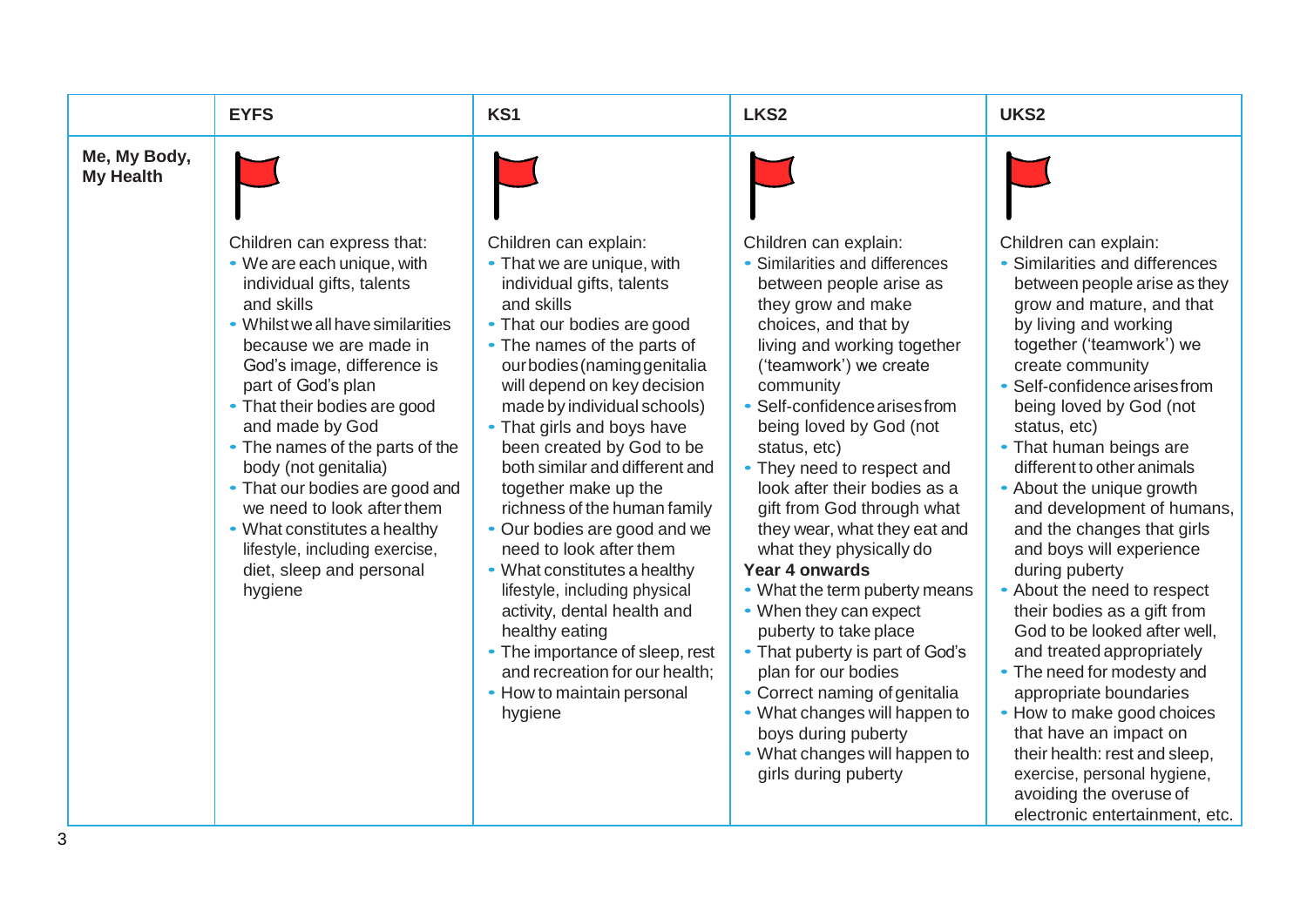|                                       | <b>EYFS</b>                                                                                                                                                                                                                                                                                                                                                                                                                                                                                                                                                                                                                      | KS1                                                                                                                                                                                                                                                                                                                                                                                                                                                                                                                                                                                                                                                                        | LKS <sub>2</sub>                                                                                                                                                                                                                                                                                                                                                                                                                                                                                                                                                                                                                                                              | UKS <sub>2</sub>                                                                                                                                                                                                                                                                                                                                                                                                                                                                                                                                                                                                                                        |
|---------------------------------------|----------------------------------------------------------------------------------------------------------------------------------------------------------------------------------------------------------------------------------------------------------------------------------------------------------------------------------------------------------------------------------------------------------------------------------------------------------------------------------------------------------------------------------------------------------------------------------------------------------------------------------|----------------------------------------------------------------------------------------------------------------------------------------------------------------------------------------------------------------------------------------------------------------------------------------------------------------------------------------------------------------------------------------------------------------------------------------------------------------------------------------------------------------------------------------------------------------------------------------------------------------------------------------------------------------------------|-------------------------------------------------------------------------------------------------------------------------------------------------------------------------------------------------------------------------------------------------------------------------------------------------------------------------------------------------------------------------------------------------------------------------------------------------------------------------------------------------------------------------------------------------------------------------------------------------------------------------------------------------------------------------------|---------------------------------------------------------------------------------------------------------------------------------------------------------------------------------------------------------------------------------------------------------------------------------------------------------------------------------------------------------------------------------------------------------------------------------------------------------------------------------------------------------------------------------------------------------------------------------------------------------------------------------------------------------|
| <b>Emotional</b><br><b>Well-being</b> | Children can express that:<br>• That we all have different<br>'tastes' (likes and dislikes),<br>but also similar needs (to be<br>loved and respected, to be<br>safe etc)<br>• That it is natural for us to<br>relate to and trust one another<br>• A language to describe their<br>feelings<br>• An understanding that<br>everyone experiences<br>feelings, both good and bad<br>Simple strategies for<br>managing feelings<br>Simple strategies for<br>managing emotions and<br>behaviour<br>• That we have choices and<br>these choices can impact<br>how we feel and respond.<br>• We can say sorry and forgive<br>like Jesus | Children can explain:<br>• That it is natural for us to<br>relate to and trust one another<br>• That we all have different<br>'tastes' (likes and dislikes),<br>but also similar needs (to be<br>loved and respected, to be<br>safe etc)<br>• A language to describe our<br>feelings<br>• In a simple way that feelings<br>and actions are two different<br>things, and that our good<br>actions can 'form' our<br>feelings and our character<br>• Simple strategies for<br>managing feelings and for<br>good behaviour<br>• That choices have<br>consequences; that when we<br>make mistakes we are called<br>to receive forgiveness and to<br>forgive others when theydo | Children can explain:<br>• That emotions change<br>as they grow up (including<br>hormonal effects)<br>• A deeper understanding of<br>the range and intensity of their<br>feelings; that 'feelings' alone<br>are not good guides for action<br>• What emotional well-being<br>means;<br>• That positive actions help<br>emotional well-being (beauty,<br>art, etc. lift the spirit)<br>• That talking to trusted people<br>helps emotional well-being<br>(eg parents/carer/teacher/<br>parish priest)<br>• That images in the media do<br>not always reflect reality and<br>can affect how people feel<br>about themselves<br>• That some behaviour<br>is wrong, unacceptable, | Children can explain:<br>• That images in the media do<br>not always reflect reality and<br>can affect how people feel<br>about themselves<br>• That thankfulness builds<br>resilience against feelings<br>of envy, inadequacy, etc. and<br>against pressure from peers<br>or media<br>• A deeper understanding of<br>the range and intensity of<br>their feelings; that 'feelings'<br>are not the only good guides<br>for action<br>• That some behaviour<br>is wrong, unacceptable,<br>unhealthy or risky<br>• That emotions change<br>as they grow up (including<br>hormonal effects)<br>• About emotional well-being:<br>that beauty, art, etc. can |
|                                       |                                                                                                                                                                                                                                                                                                                                                                                                                                                                                                                                                                                                                                  | • That Jesus died on the cross<br>so that we would be forgiven                                                                                                                                                                                                                                                                                                                                                                                                                                                                                                                                                                                                             | unhealthy and risky<br>• That thankfulness builds<br>resilience against feelings<br>of envy, inadequacy and<br>insecurity, and against pressure<br>from peers and the media                                                                                                                                                                                                                                                                                                                                                                                                                                                                                                   | lift the spirit; and that also<br>openness with trusted<br>parents/carers/teachers<br>when worried ensures<br>healthy well-being<br>• The difference between                                                                                                                                                                                                                                                                                                                                                                                                                                                                                            |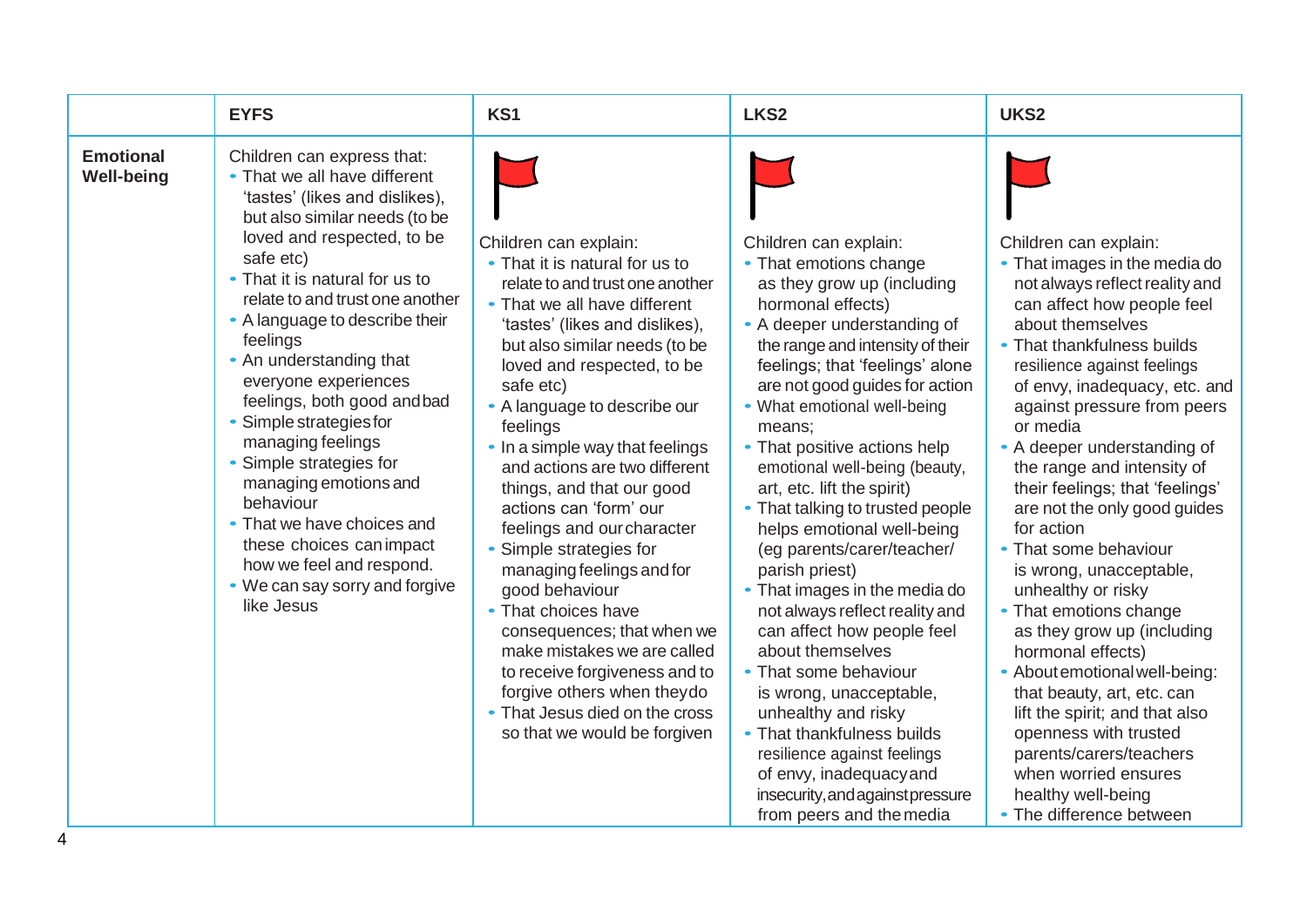|  |  | harmful and harmless videos<br>and images |
|--|--|-------------------------------------------|
|  |  |                                           |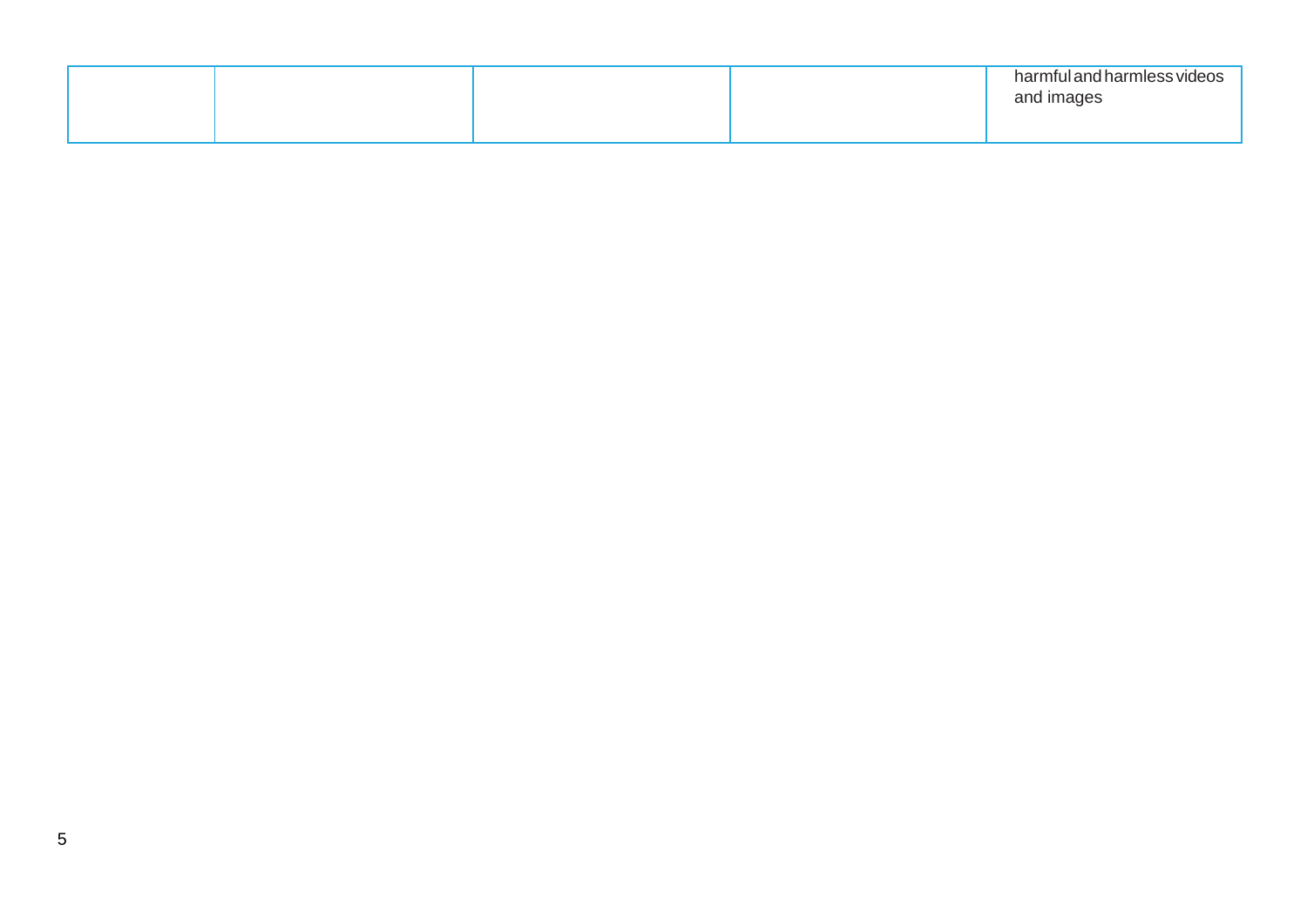|                    | <b>EYFS</b>                                                                                                                                               | KS1                                                                                                                                                                               | LKS <sub>2</sub>                                                                                                                                                                                                                                                                                                    | UKS <sub>2</sub>                                                                                                                                                                                                                                                                                                                                                                                                                                                                                                                                                 |
|--------------------|-----------------------------------------------------------------------------------------------------------------------------------------------------------|-----------------------------------------------------------------------------------------------------------------------------------------------------------------------------------|---------------------------------------------------------------------------------------------------------------------------------------------------------------------------------------------------------------------------------------------------------------------------------------------------------------------|------------------------------------------------------------------------------------------------------------------------------------------------------------------------------------------------------------------------------------------------------------------------------------------------------------------------------------------------------------------------------------------------------------------------------------------------------------------------------------------------------------------------------------------------------------------|
|                    |                                                                                                                                                           |                                                                                                                                                                                   |                                                                                                                                                                                                                                                                                                                     | • The impact that harmful<br>videos and images can have<br>on young minds<br>• Ways to combat and deal<br>with viewing harmful videos<br>and images                                                                                                                                                                                                                                                                                                                                                                                                              |
| <b>Life Cycles</b> | Children can express that:<br>• That there are natural life<br>stages from birth to death,<br>and what these are - typically<br>naming baby, child, adult | Children can describe:<br>• That there are natural life<br>stages from birth to death,<br>and what these are - typically<br>naming baby, child, teenager,<br>adult, old age adult | Children can explain:<br>• That they were handmade<br>by God with the help of their<br>parents<br>• How a baby grows and<br>develops in its mother's<br>womb including, scientifically,<br>the uniqueness of the<br>moment of conception<br>• How conception and life in<br>the womb fits into the cycle<br>of life | Children can explain:<br>• How a baby grows and<br>develops in its mother's womb<br>• About the nature and role<br>of menstruation in the fertility<br>cycle, and that fertility is<br>involved in the start of life<br>• Some practical help on<br>how to manage the onset of<br>menstruation<br><b>NON STATUTORY - schools</b><br>should make their own<br>choices over these:<br>• Basic scientific facts about<br>sexual intercourse between a<br>man and woman;<br>• The physical, emotional,<br>moral and spiritual implications<br>of sexual intercourse: |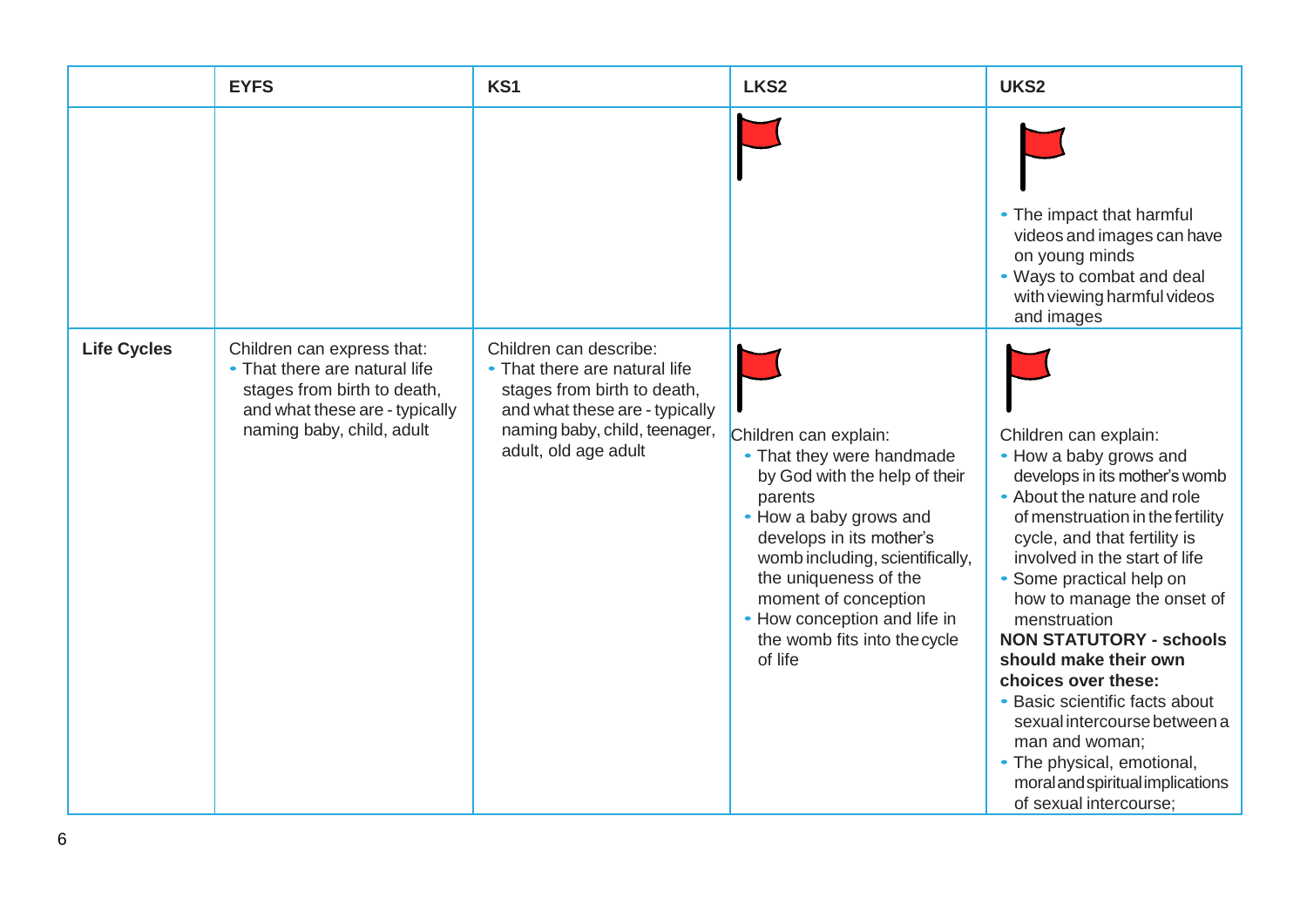|  |  | • The Christian viewpoint that                      |
|--|--|-----------------------------------------------------|
|  |  | sexual intercourse should be<br>saved for marriage. |
|  |  |                                                     |
|  |  |                                                     |
|  |  |                                                     |
|  |  |                                                     |
|  |  |                                                     |
|  |  |                                                     |
|  |  |                                                     |
|  |  |                                                     |
|  |  |                                                     |
|  |  |                                                     |
|  |  |                                                     |
|  |  |                                                     |
|  |  |                                                     |
|  |  |                                                     |
|  |  |                                                     |
|  |  |                                                     |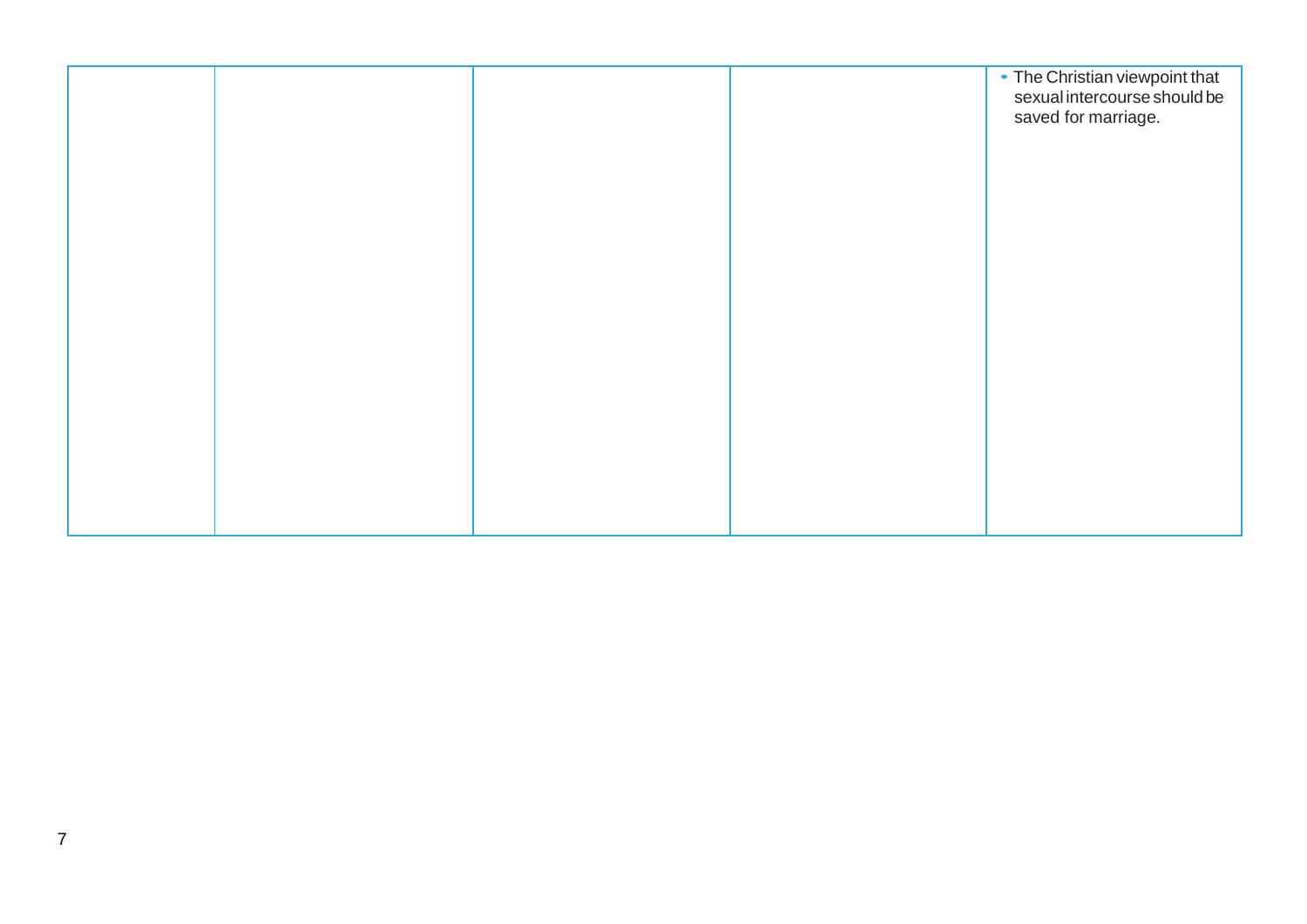|                                         | <b>EYFS</b>                                                                                                                                                                                                                                                                                                             | KS1                                                                                                                                                                                                                                                                                      | LKS <sub>2</sub>                                                                                                                                                                                                                                                                                                                                                                                                                                     | UKS2                                                                                                                                                                                                                                                                        |  |  |
|-----------------------------------------|-------------------------------------------------------------------------------------------------------------------------------------------------------------------------------------------------------------------------------------------------------------------------------------------------------------------------|------------------------------------------------------------------------------------------------------------------------------------------------------------------------------------------------------------------------------------------------------------------------------------------|------------------------------------------------------------------------------------------------------------------------------------------------------------------------------------------------------------------------------------------------------------------------------------------------------------------------------------------------------------------------------------------------------------------------------------------------------|-----------------------------------------------------------------------------------------------------------------------------------------------------------------------------------------------------------------------------------------------------------------------------|--|--|
|                                         | <b>Module 2</b>                                                                                                                                                                                                                                                                                                         |                                                                                                                                                                                                                                                                                          |                                                                                                                                                                                                                                                                                                                                                                                                                                                      |                                                                                                                                                                                                                                                                             |  |  |
| <b>Religious</b><br>Understanding       | Children can express that:<br>• We are part of God'sfamily<br>• Jesus cared for others and<br>wanted them to live good<br>lives like Him<br>• We should love other people<br>in the same way God loves us                                                                                                               | Children can describe that:<br>• We are part of God'sfamily<br>• Saying sorry is important and<br>can mend friendships;<br>• Jesus cared for others and<br>had expectations of them<br>and how they should act<br>• We should love other people<br>in the same way God loves us          | Children can explain:<br>• That God loves, embraces,<br>guides, forgives and<br>reconciles us with him and<br>one another<br>• The importance of<br>forgiveness and reconciliation<br>in relationships, and some of<br>Jesus' teaching on<br>forgiveness<br>• That relationships take time<br>and effort to sustain<br>• That we reflect God's image<br>in our relationships with<br>others: this is intrinsic to who<br>we are and to our happiness | Children can describe:<br>• That God calls us to love<br>others<br>• Ways in which we can<br>participate in God's call to us                                                                                                                                                |  |  |
| <b>Personal</b><br><b>Relationships</b> | Children are able to describe:<br>Special people (e.g. parents,<br>carers, friends) and what<br>makes them special<br>• The importance of the nuclear<br>family and of the wider family<br>• The importance of being close<br>to and trusting of 'special<br>people' and telling them is<br>something is troubling them | Children are able to describe:<br>• 'Special people' (their<br>parents, carers, friends,<br>parish priest) and what makes<br>them special<br>• The importance of nuclear<br>and wider family<br>• The importance of being<br>close to and trusting special<br>people and telling them if | Children can describe:<br>• Ways to maintain and<br>develop good, positive,<br>trusting relationships;<br>strategies to use when<br>relationships gowrong<br>• That there are different types<br>of relationships including<br>those between<br>acquaintances, friends,                                                                                                                                                                              | Children can explain:<br>• That pressure comes in<br>different forms, and what<br>those different forms are<br>• That there are strategies<br>that they can adopt to resist<br>pressure<br>• What consent and bodily<br>autonomy means<br>• Different scenarios in which it |  |  |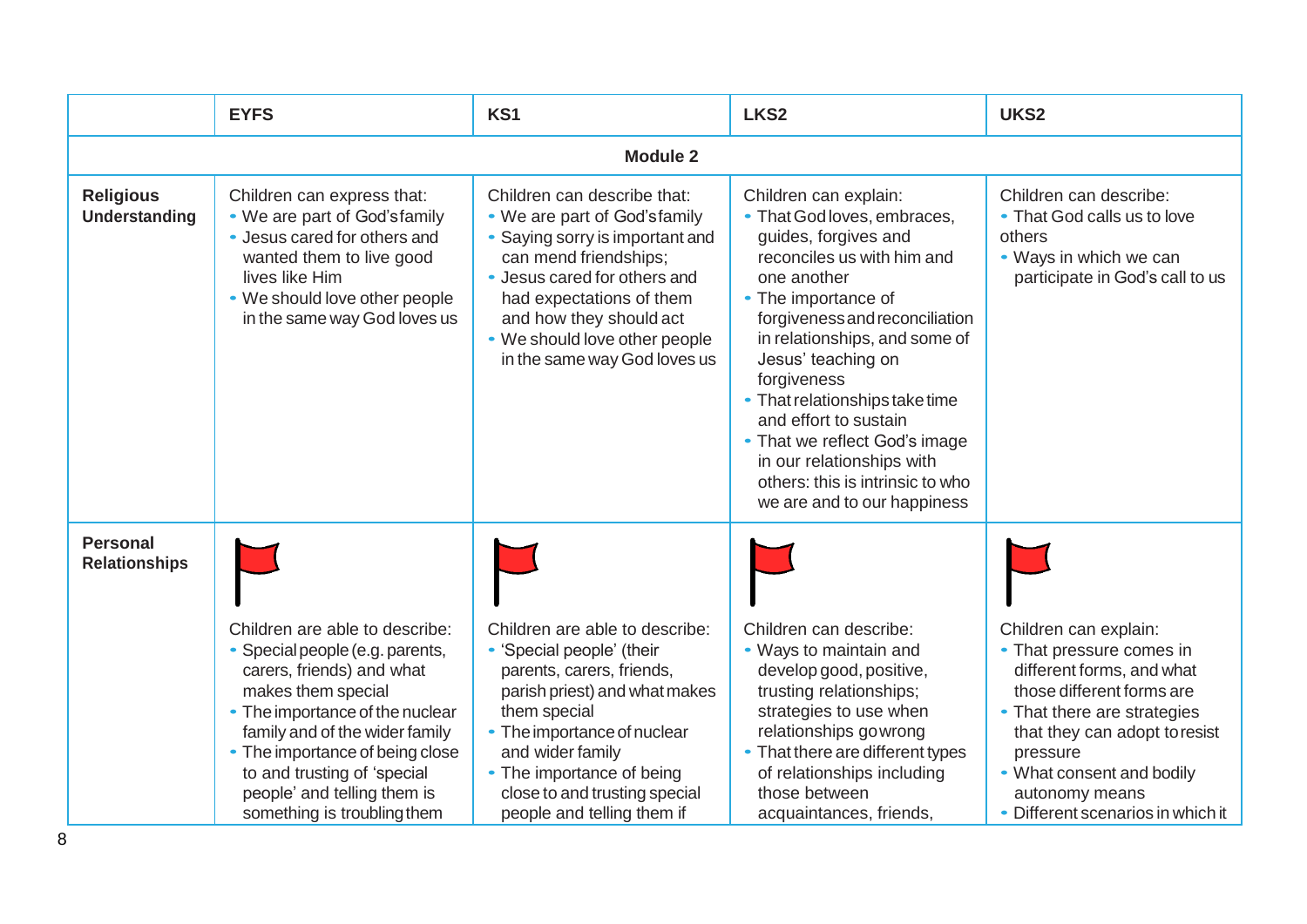| • How their behaviour affects<br>other people and that there is | something is troubling them<br>• How their behaviour affects | relatives and family<br>• That good friendship is when | is right to say 'no'<br>• How thoughts and feelings |
|-----------------------------------------------------------------|--------------------------------------------------------------|--------------------------------------------------------|-----------------------------------------------------|
|                                                                 |                                                              |                                                        |                                                     |
|                                                                 |                                                              |                                                        |                                                     |
|                                                                 |                                                              |                                                        |                                                     |
|                                                                 |                                                              |                                                        |                                                     |
|                                                                 |                                                              |                                                        |                                                     |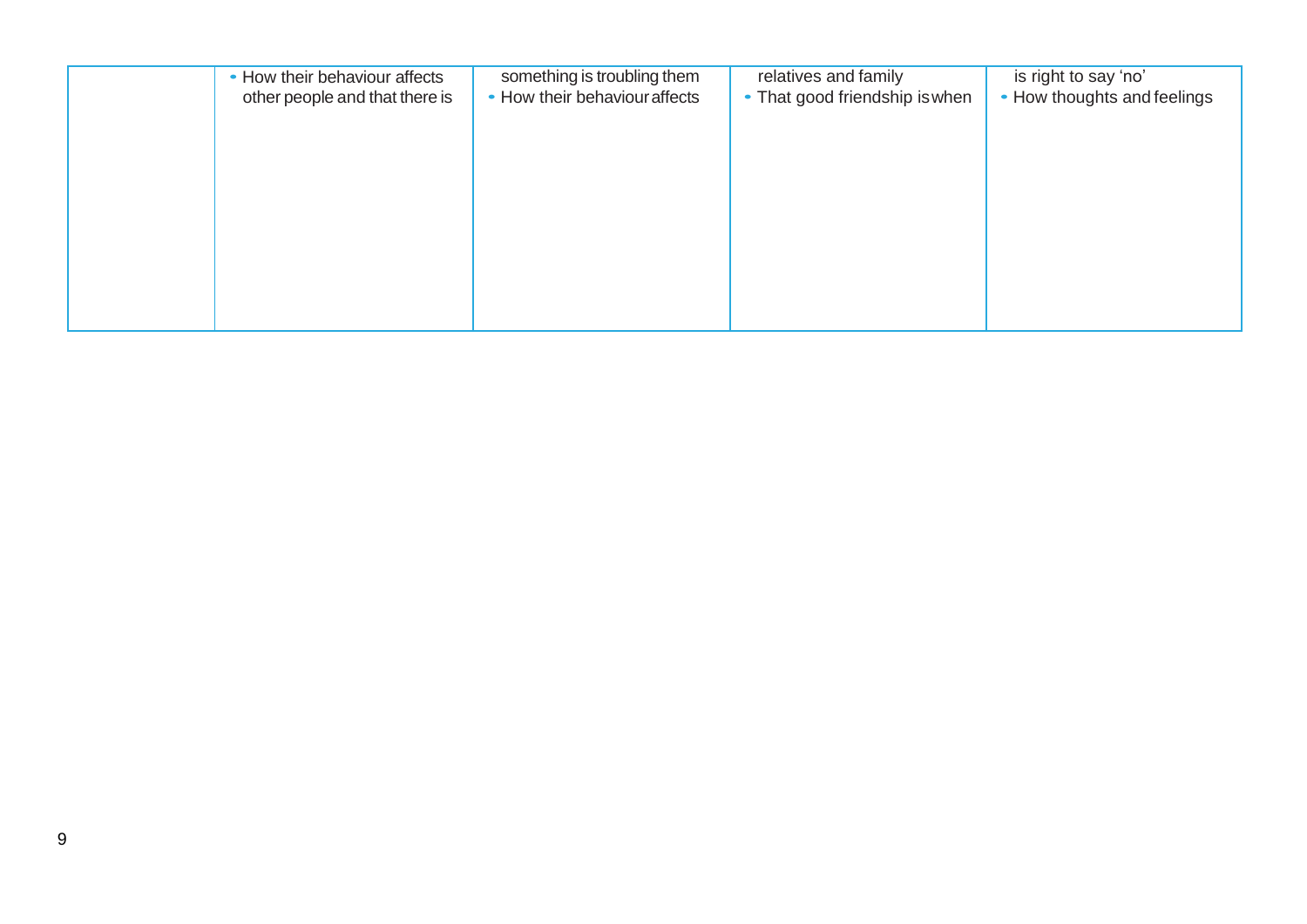|                     | <b>EYFS</b>                                                                                                                                                                                                                                                                                                                                                                                                                                                       | KS1                                                                                                                                                                                                                                                                                                                                                                                                                                                                                                                  | LKS <sub>2</sub>                                                                                                                                                                                                                                                                                                                                                                                                        | UKS <sub>2</sub>                                                                                                                                                                                                                                                             |
|---------------------|-------------------------------------------------------------------------------------------------------------------------------------------------------------------------------------------------------------------------------------------------------------------------------------------------------------------------------------------------------------------------------------------------------------------------------------------------------------------|----------------------------------------------------------------------------------------------------------------------------------------------------------------------------------------------------------------------------------------------------------------------------------------------------------------------------------------------------------------------------------------------------------------------------------------------------------------------------------------------------------------------|-------------------------------------------------------------------------------------------------------------------------------------------------------------------------------------------------------------------------------------------------------------------------------------------------------------------------------------------------------------------------------------------------------------------------|------------------------------------------------------------------------------------------------------------------------------------------------------------------------------------------------------------------------------------------------------------------------------|
|                     | appropriate and inappropriate<br>behaviour<br>• The characteristics of positive<br>and negative relationships<br>• Different types of teasing and<br>that all bullying is wrong and<br>unacceptable<br>• When they have been unkind<br>to others and say sorry<br>• That when we are unkind, we<br>hurt God and should say sorry<br>• When people are being<br>unkind to them and others<br>and how to respond<br>• That we should forgive like<br>Jesus forgives | other people, and that there<br>is appropriate and<br>inappropriate behaviour<br>• The characteristics of positive<br>and negative relationships<br>Different types of teasing and<br>that all bullying is wrong and<br>unacceptable<br>• When they have been unkind<br>and say sorry<br>• When people are being<br>unkind to them and others<br>and how to respond<br>• When we are unkind to<br>others, we hurt God also and<br>should say sorry to him as well<br>• That we should forgive like<br>Jesus forgives | both persons enjoy each<br>other's company and also<br>want what is truly best for<br>the other<br>• The difference between a<br>group of friends and a 'clique'<br>• Their awareness of bullying<br>(including cyber-bullying),<br>that all bullying is wrong, and<br>how to respond to bullying<br>• Harassment and exploitation<br>in relationships, including<br>physical and emotional<br>abuse and how to respond | impact actions, and develop<br>strategies that will positively<br>impact their actions and<br>apply this in their relationships                                                                                                                                              |
| <b>Keeping Safe</b> | Children can explain:<br>• About safe and unsafe<br>situations indoors and<br>outdoors, including online<br>• That they can ask for help<br>from their special people<br>• That they are entitled to bodily<br>privacy<br>• That they can and should be<br>open with 'special people' they                                                                                                                                                                        | Children can explain:<br>• Some safe and unsafe<br>situations, including online<br>• The difference between 'good'<br>and 'bad' secrets and that<br>they can and should be open<br>with 'special people' they trust<br>if anything troubles them<br>• How to resist pressure when<br>feeling unsafe                                                                                                                                                                                                                  | Children can explain:<br>• That their increasing<br>independence brings<br>increased responsibility to<br>keep themselves and<br>others safe<br>• How to use technology safely<br>• That just as what we eat can<br>make us healthy or make us<br>ill, so what we watch, hear,                                                                                                                                          | Children can explain:<br>• That their increasing<br>independence brings<br>increased responsibility to<br>keep themselves and<br>others safe<br>How to use technology safely<br>• That just as what we eat can<br>make us healthy or make us<br>ill, so what we watch, hear, |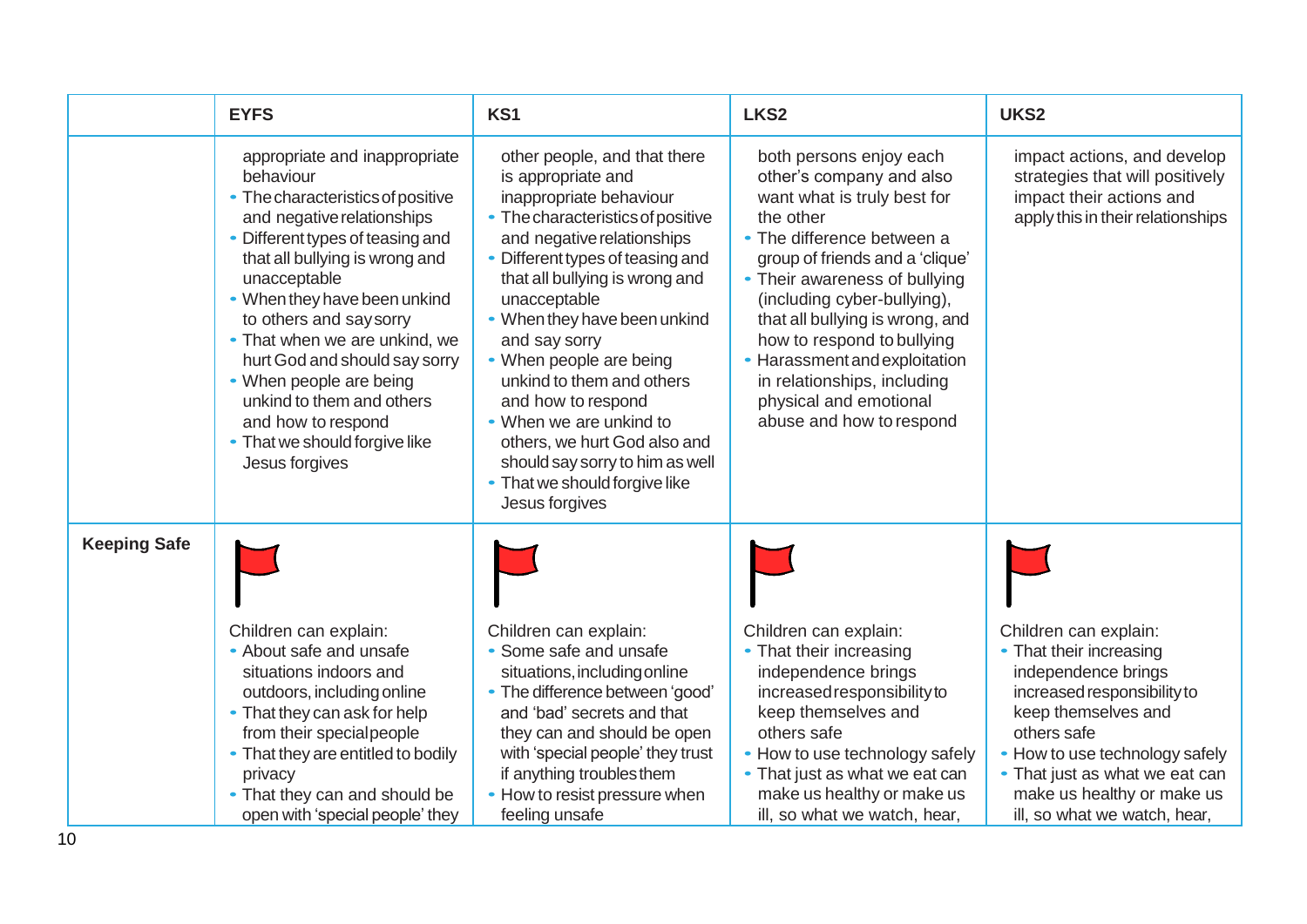| trust if anything troubles them | That they are entitled to bodily | say or do can be good or | say or do can be good or bad |
|---------------------------------|----------------------------------|--------------------------|------------------------------|
| That there are different people | privacy                          | bad for us and others    | for us and others            |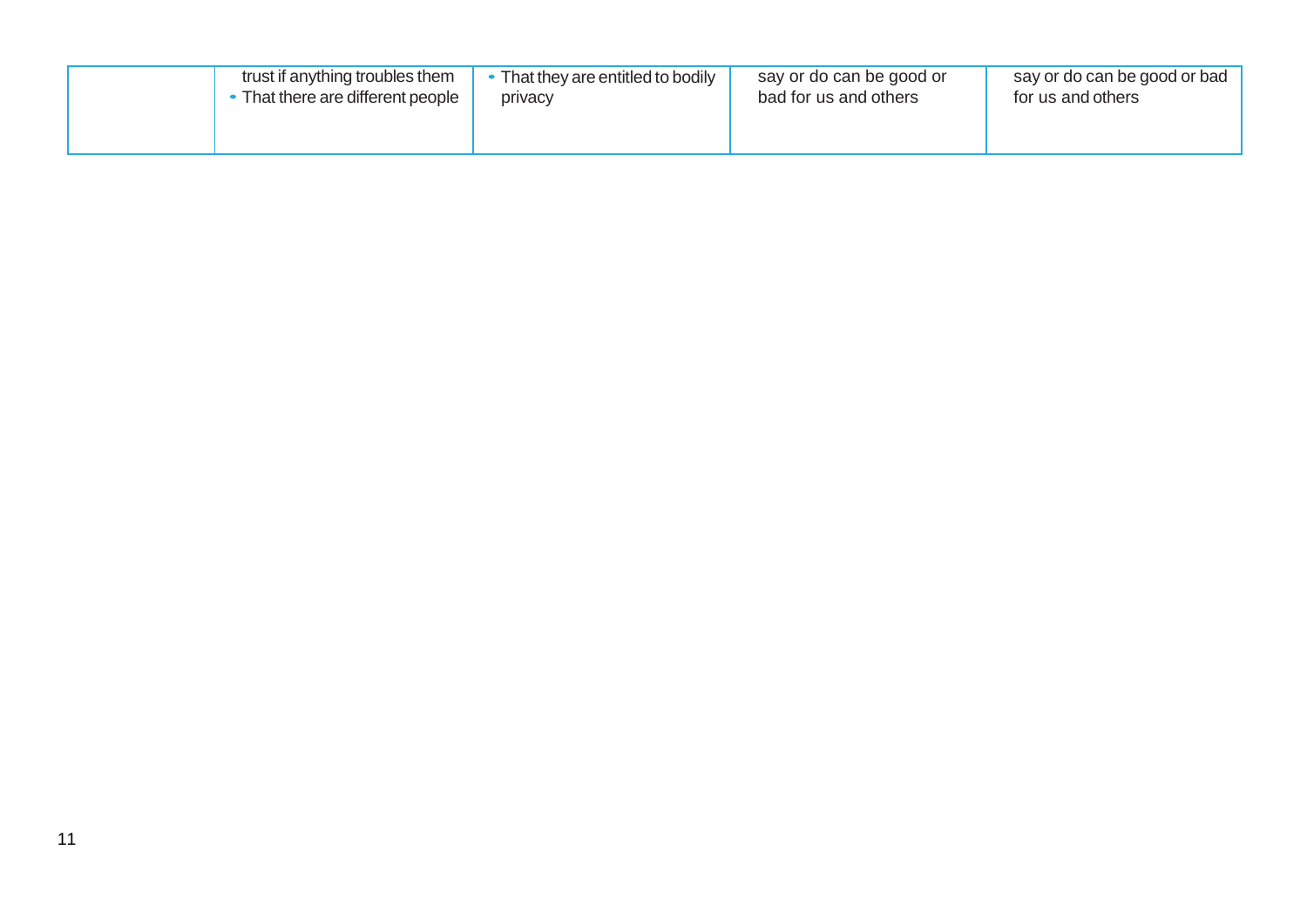| <b>EYFS</b>                                                                                                                                                                                                                                                                                                                                                                                                                                                                                                                                                                                             | KS1                                                                                                                                                                                                                                                                                                                                                                                                                                                                                                                                                                                                                                                                                                                                        | LKS <sub>2</sub>                                                                                                                                                                                                                                                                                                                                                                                                                                                                                                                                                                                                                                                                                                                                                                                                                                                                                                                                 | UKS2                                                                                                                                                                                                                                                                                                                                                                                                                                                                                                                                                                                                                                                                                                                                                                                                                                                                                                                                                           |
|---------------------------------------------------------------------------------------------------------------------------------------------------------------------------------------------------------------------------------------------------------------------------------------------------------------------------------------------------------------------------------------------------------------------------------------------------------------------------------------------------------------------------------------------------------------------------------------------------------|--------------------------------------------------------------------------------------------------------------------------------------------------------------------------------------------------------------------------------------------------------------------------------------------------------------------------------------------------------------------------------------------------------------------------------------------------------------------------------------------------------------------------------------------------------------------------------------------------------------------------------------------------------------------------------------------------------------------------------------------|--------------------------------------------------------------------------------------------------------------------------------------------------------------------------------------------------------------------------------------------------------------------------------------------------------------------------------------------------------------------------------------------------------------------------------------------------------------------------------------------------------------------------------------------------------------------------------------------------------------------------------------------------------------------------------------------------------------------------------------------------------------------------------------------------------------------------------------------------------------------------------------------------------------------------------------------------|----------------------------------------------------------------------------------------------------------------------------------------------------------------------------------------------------------------------------------------------------------------------------------------------------------------------------------------------------------------------------------------------------------------------------------------------------------------------------------------------------------------------------------------------------------------------------------------------------------------------------------------------------------------------------------------------------------------------------------------------------------------------------------------------------------------------------------------------------------------------------------------------------------------------------------------------------------------|
| we can trust for help,<br>especially those closest to us<br>who care for us, including our<br>teachers and our parish priest<br>• That medicines should only be<br>taken when a parent or doctor<br>gives them to us<br>• That medicines are not sweets<br>• That we should always try to<br>look after our bodies because<br>God created them and gifted<br>them to us<br>• That there are lots of jobs<br>designed to help us<br>• That paramedics help us in a<br>medical emergency<br>• That First Aid can be used<br>in non-emergency situations,<br>as well as whilst waiting for an<br>ambulance | • That there are different people<br>we can trust for help,<br>especially those closest to us<br>who care for us, including our<br>parents or carers, teachers<br>and our parish priest<br>• That medicines are drugs, but<br>not all drugs are good for us<br>• That alcohol and tobacco are<br>harmful substances<br>• That our bodies are created<br>by God, so we should take<br>care of them and be careful<br>about what we consume<br>• That they should call 999<br>in an emergency and ask for<br>ambulance, police and/or fire<br>brigade<br>• That if they require medical<br>help but it is not an<br>emergency, basic first aid<br>should be used instead of<br>calling 999<br>• Some basic principles of<br><b>First Aid</b> | • How to report and gethelp<br>if they encounter<br>inappropriate materials or<br>messages<br>• How to use technology safely<br>• That bad language and bad<br>behaviour are inappropriate<br>• That just as what we eat can<br>make us healthy or make us<br>ill, so what we watch, hear,<br>say or do can be good or<br>bad for us and others<br>• How to report and get help<br>if they encounter inappropriate<br>materials or messages<br>• To judge well what kind of<br>physical contact is<br>acceptable or unacceptable<br>and how to respond<br>• That there are different<br>people we can trust for help,<br>especially those closest to us<br>who care for us, including our<br>teachers and parish priest<br>• That medicines are drugs, but<br>not all drugs are good for us<br>• That alcohol and tobacco are<br>harmful substances<br>• That our bodies are created<br>by God, so we should take<br>care of them and be careful | • How to report and gethelp<br>if they encounter inappropriate<br>materials or messages<br>• What the term cyberbullying<br>means and examples of it<br>• What cyberbullying feels like<br>for the victim<br>• How to get help if they<br>experience cyberbullying<br>• What kind of physical contact<br>is acceptable or unacceptable<br>and how to respond<br>• That there are different people<br>we can trust for help,<br>especially those closest to<br>us who care for us, including<br>parents, teachers and priests<br>• The effect that a range of<br>substances including drugs,<br>tobacco and alcohol can<br>have on the body<br>• How to make good choices<br>about substances that will have<br>a positive impact on their health<br>• That our bodies are created<br>by God, so we should take<br>care of them and be careful<br>about what we consume<br>• How they may come under<br>pressure when it comes to<br>drugs, alcohol and tobacco |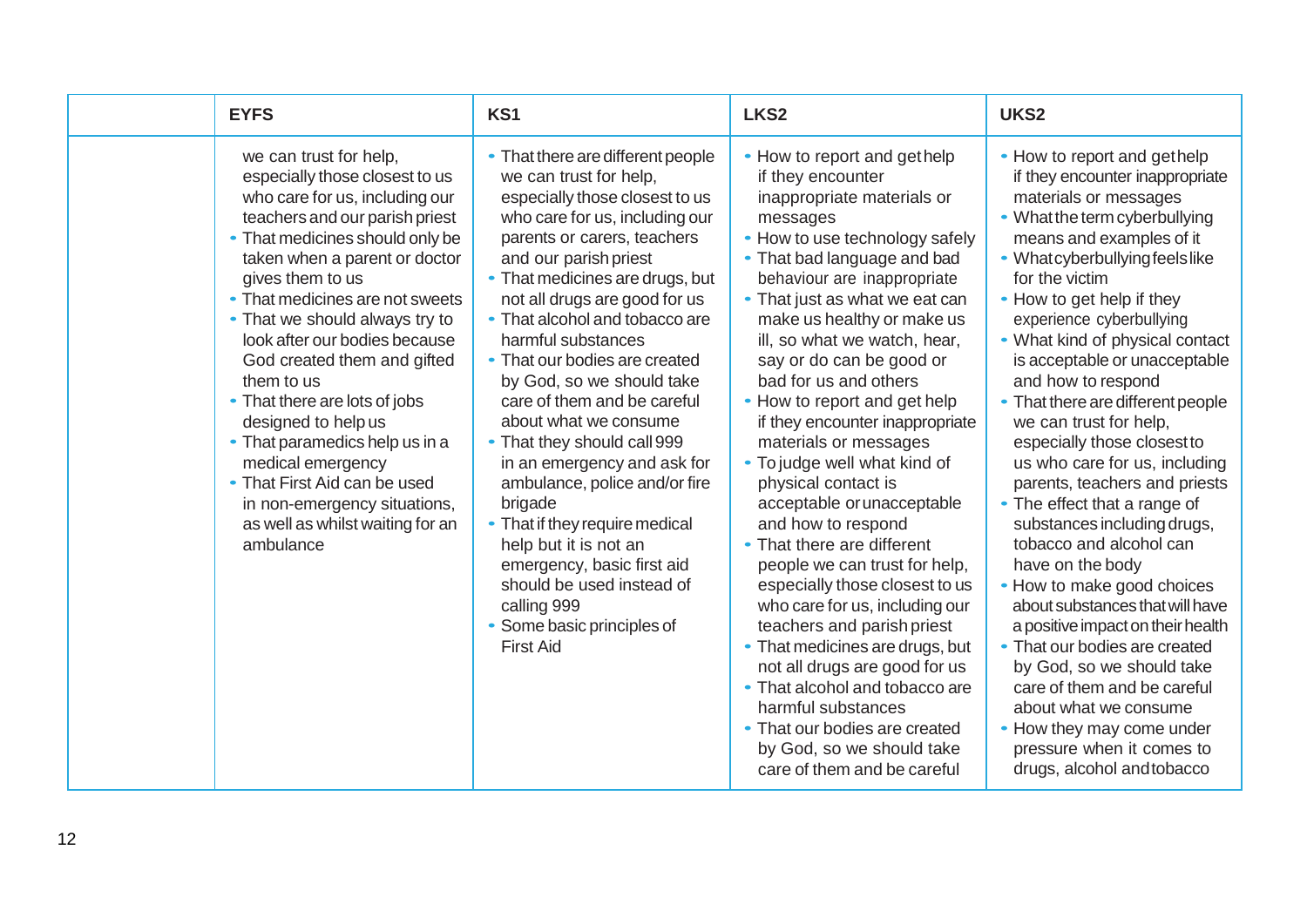|                                          | <b>EYFS</b>                                                                                                                                                                                                                                                                                                                                                                                                                                                       | KS1                                                                                                                                                                                                                                                                                                                                                                                                                   | LKS <sub>2</sub>                                                                                                                                                                                                                                                                                                                                           | UKS <sub>2</sub>                                                                                                                                                                                                                                                                                                                                                         |
|------------------------------------------|-------------------------------------------------------------------------------------------------------------------------------------------------------------------------------------------------------------------------------------------------------------------------------------------------------------------------------------------------------------------------------------------------------------------------------------------------------------------|-----------------------------------------------------------------------------------------------------------------------------------------------------------------------------------------------------------------------------------------------------------------------------------------------------------------------------------------------------------------------------------------------------------------------|------------------------------------------------------------------------------------------------------------------------------------------------------------------------------------------------------------------------------------------------------------------------------------------------------------------------------------------------------------|--------------------------------------------------------------------------------------------------------------------------------------------------------------------------------------------------------------------------------------------------------------------------------------------------------------------------------------------------------------------------|
|                                          |                                                                                                                                                                                                                                                                                                                                                                                                                                                                   |                                                                                                                                                                                                                                                                                                                                                                                                                       | about what we consume<br>• That in an emergency, it is<br>important to remain calm<br>• That quick reactions in an<br>emergency can save a life<br>• How to help in an<br>emergency using their<br>First Aid knowledge                                                                                                                                     | • That they are entitled to say<br>"no" for all sorts of reasons.<br>but not least in order to<br>protect their God-given bodies<br>• That the recovery position<br>can be used when a person<br>is unconscious but breathing<br>• That DR ABC is a primary<br>survey to find out how to<br>treat life-threatening conditions<br>in order of importance                  |
|                                          |                                                                                                                                                                                                                                                                                                                                                                                                                                                                   | Module 3                                                                                                                                                                                                                                                                                                                                                                                                              |                                                                                                                                                                                                                                                                                                                                                            |                                                                                                                                                                                                                                                                                                                                                                          |
| <b>Religious</b><br><b>Understanding</b> | Children can express:<br>• That God is love: Father, Son<br>and Holy Spirit<br>• That being made in His image<br>means being called to be<br>loved and to love others<br>• What a community is, and<br>that God calls us to live in<br>community with one another<br>• Some Scripture illustrating<br>the importance of living in a<br>community<br>• That no matter how small our<br>offerings, they are valuable to<br>God and He can use them<br>for His glory | Children can explain<br>• That God is love: Father, Son<br>and Holy Spirit<br>• That being made in His image<br>means being called to be<br>loved and to love others<br>• What a community is, and<br>that God calls us to live in<br>community with one another<br>• A scripture illustrating<br>the importance of living in<br>community as a consequence<br>of this<br>• Jesus' teaching on who is my<br>neighbour | Children can describe that:<br>• God is Love as shown by<br>the $Trinity - a$ 'communion<br>of persons supporting<br>each other in their self-<br>giving relationship'<br>• The human family can<br>reflect the Holy Trinity in<br>charity and generosity<br>• The Church family<br>comprises home, school<br>and parish (which is part<br>of the diocese) | Children can explain:<br>• That God the Father, God the<br>Son and God the Holy Spirit<br>make up the three persons<br>of the Trinity<br>• That the Holy Spirit works<br>through us to bring God's<br>love and goodness to others<br>• The principles of Catholic<br>Social Teaching<br>• That God formed them out<br>of love, to know and share<br>His love with others |